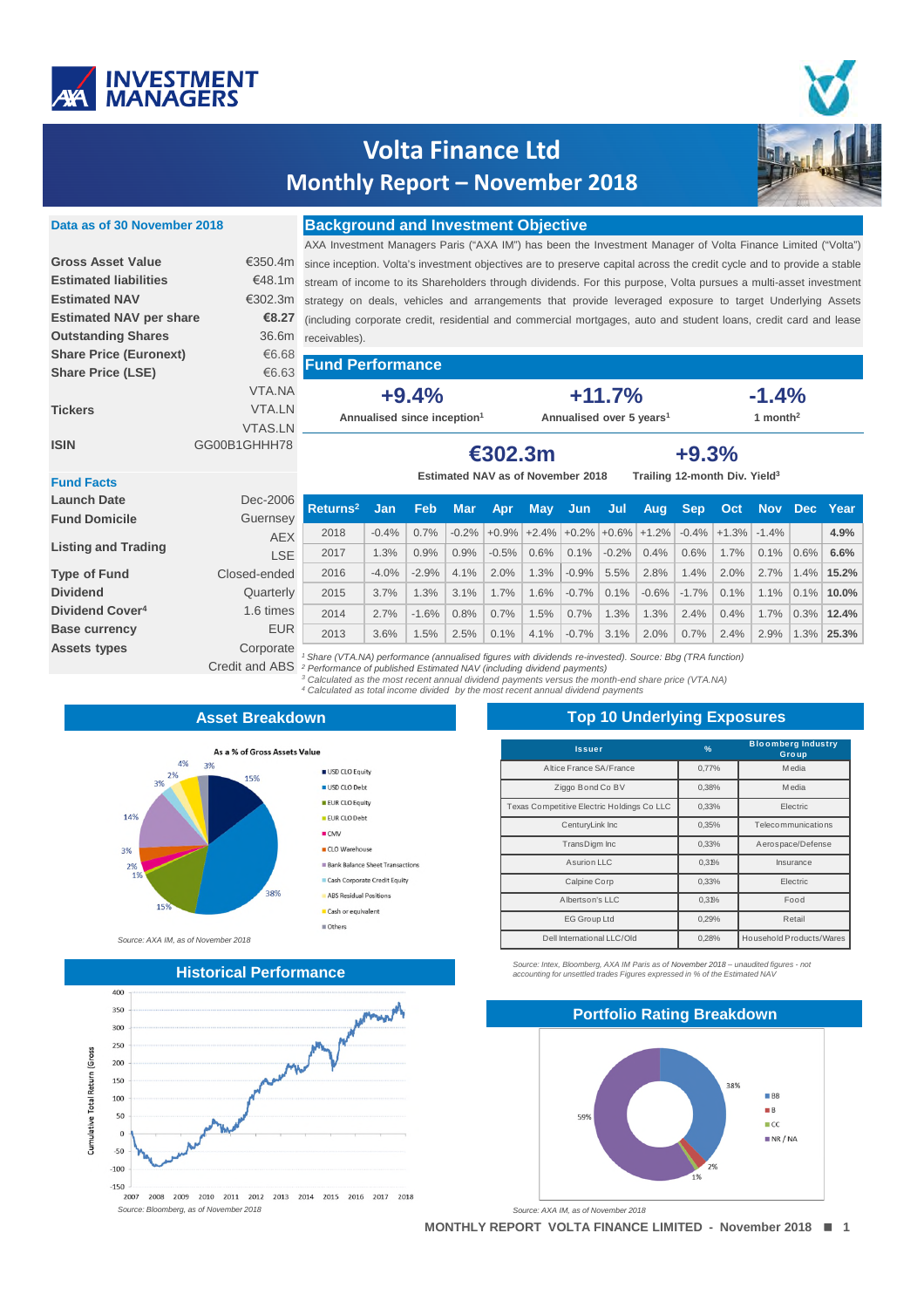



# **Volta Finance Ltd Monthly Report – November 2018**

### **Monthly Commentary**

In November, Volta's Estimated NAV\* total return performance was -1.4%, a performance in line with the negative performance of most credit and equity markets in November. The total return for the 11 months to the end of November was +4.9%.

This mainly reflected price decreases in two areas: Euro CLO Equity tranches (- 4%) and CLO Debt tranches (-2%). The overall mark-to-market performances of Volta's asset classes in local currencies were: +1.4% for Bank Balance Sheet Transactions; -0.5% for USD CLO Equity tranches; -3.7% for Euro CLO Equity tranches; -1.8% for CLO Debt tranches; +0.6% for Cash Corporate Credit deals; and +0.5% for ABS.

During the month, the equivalent of €12.6m was invested in a new USD CLO debt tranche and two contributions to the existing warehouse and the existing CMV. On average and under market standard assumptions, the projected average IRR of all purchases was in the area of 12.6%.

Given the increasing uncertainty around the outcome of the UK's Brexit negotiations, it is worth highlighting Volta exposure to the UK:

#### European deals represent 32% of Volta's GAV;

The overall CLO bucket (incorporating CLO Equity, CLO Debt, CLO Warehouses and the CMV) represents 74.4% of Volta's GAV. The exposure to loans issued by UK entities is 3.9% of the underlying loan portfolio of this overall bucket. There is no exposure from USD CLOs and an average of 17% from Euro CLOs which, themselves, represent 17.1% of Volta GAV;

Volta has some exposure to the UK through its Regulatory Capital trade, being: one Irish SME position (2.1% of GAV) and another trade (2% of GAV) that has been sourced from a UK bank for which the exposure to UK large cap corporates is 30% of the underlying portfolio. The remainder of Volta's Bank Balance Sheet sub portfolio has exposure to UK corporates ranging between 0% and 10% (6 positions making 5% of GAV have no UK exposure out of 11 Regulatory Capital positions).

Overall Volta exposure to UK is 6% of its underlying risks.

It is difficult to assess the potential consequences of a hard Brexit but we can reasonably expect that it would cause an increase in the default rates of UK based corporates, given that most research suggests that the outcome would be a drop of between 5% and 7.5% in UK GDP. This kind of GDP drop is statistically in line with an annual default rate for the UK loan market in the area of 9 to 14%. As an example a 10% default rate on 17% of the underlying loan portfolio of the Euro CLO bucket, by itself, would be painful but would not cause any disruption in CLO Equity payments and could permit, through a contagion effect, the generation of higher cash flow through reinvestments in loans at a discount or with a higher spread. It is also worth noting that any rise in defaults would only occur with a lag.

#### **Portfolio Composition by Asset Type**

| Market Value (€m)          |                                                                                                                                                                                                                                                                                                                                                                        | Breakdown (% GAV)     |            |  |
|----------------------------|------------------------------------------------------------------------------------------------------------------------------------------------------------------------------------------------------------------------------------------------------------------------------------------------------------------------------------------------------------------------|-----------------------|------------|--|
|                            |                                                                                                                                                                                                                                                                                                                                                                        | <b>USD CLO Equity</b> | 14,6%      |  |
|                            |                                                                                                                                                                                                                                                                                                                                                                        | USD CLO Debt          | 38,5%      |  |
| αo                         |                                                                                                                                                                                                                                                                                                                                                                        | <b>EUR CLO Equity</b> | 14,9%      |  |
|                            |                                                                                                                                                                                                                                                                                                                                                                        | EUR CLO Debt          | 0,7%       |  |
|                            |                                                                                                                                                                                                                                                                                                                                                                        | <b>CMV</b>            | 2,4%       |  |
|                            | 260.8<br>CLO Warehouse<br>Synthetic Corporate Credit Equity<br>48.7<br><b>Bank Balance Sheet Transactions</b><br>Cash Corporate Credit Equity<br>8.8<br>Cash Corporate Credit Debt<br><b>ABS Residual Positions</b><br>17,1<br><b>ABS</b> Debt<br>15,1<br>Cash or equivalent<br>350.4<br>(44,6) Debt from Repurchase Agreement<br>(3,5) Fees due to Investment Manager | 3,3%                  |            |  |
|                            |                                                                                                                                                                                                                                                                                                                                                                        |                       | 0.0%       |  |
| Synthetic Corporate Credit |                                                                                                                                                                                                                                                                                                                                                                        |                       | 13,9%      |  |
| Cash Corporate Credit      |                                                                                                                                                                                                                                                                                                                                                                        |                       | 2,5%       |  |
|                            |                                                                                                                                                                                                                                                                                                                                                                        |                       | 0.0%       |  |
| ABS                        |                                                                                                                                                                                                                                                                                                                                                                        |                       | 2,4%       |  |
|                            |                                                                                                                                                                                                                                                                                                                                                                        |                       | 2,5%       |  |
| Cash or equivalent         |                                                                                                                                                                                                                                                                                                                                                                        |                       | 4,3%       |  |
| GAV                        |                                                                                                                                                                                                                                                                                                                                                                        |                       |            |  |
| Liability                  |                                                                                                                                                                                                                                                                                                                                                                        |                       | $(12,7)\%$ |  |
| Fees due                   |                                                                                                                                                                                                                                                                                                                                                                        |                       | $(1,0)$ %  |  |
| <b>Estimated NAV</b>       |                                                                                                                                                                                                                                                                                                                                                                        | 302,3 Per Share       | 8,27       |  |

In some ways, for the CLO positions, there may be similarity to the Oil & Gas crisis seen in 2015/2016 and the consequent impact on USD CLO positions. During these two years defaults from Oil & Gas and Metals & Mining represented 2.35% of the US loan market but this did not have any material impact on Volta's mid-term performance other than some mark-to-market volatility, mainly in Q1 2016.

In November, Volta generated the equivalent of €1.9m in interest and coupons net of repo costs (non-Euro amounts translated into Euro using end-of-month cross currency rates). This brings the total cash amount generated during the last six months in terms of interests and coupons to €19.9m.

As at the end of November 2018, Volta's Estimated NAV was €302.3m or €8.27 per share. The GAV stood at €350.4m.

*\*It should be noted that approximately 13.8% of Volta's GAV comprises investments for which the relevant NAVs as at the month-end date are normally available only after Volta's NAV has already been published. Volta's policy is to publish its own NAV on as timely a basis as possible in order to provide shareholders with Volta's appropriately up-to-date NAV information. Consequently, such investments are valued using the most recently available NAV for each fund or quoted price for such subordinated note. The most recently available fund NAV or quoted price was for 10.1% as at 30 October 2018 and for 3.7% as at 28 September 2018.*

*\*\* "Mark-to-market variation" is calculated as the Dietz-performance of the assets in each bucket, taking into account the Mark-to-Market of the assets at month-end, payments received from the assets over the period, and ignoring changes in cross currency rates. Nevertheless, some residual currency effects could impact the aggregate value of the portfolio when aggregating each bucket.*



**Currency and Geography exposures (%)**

*Source: AXA IM, as of November 2018 (% of NAV for ccy / % of GAV for geography)*



### **Last Eighteen Months Performance Attribution**

*Source: AXA IM, as of November 2018 Source: AXA IM, as of November 2018*